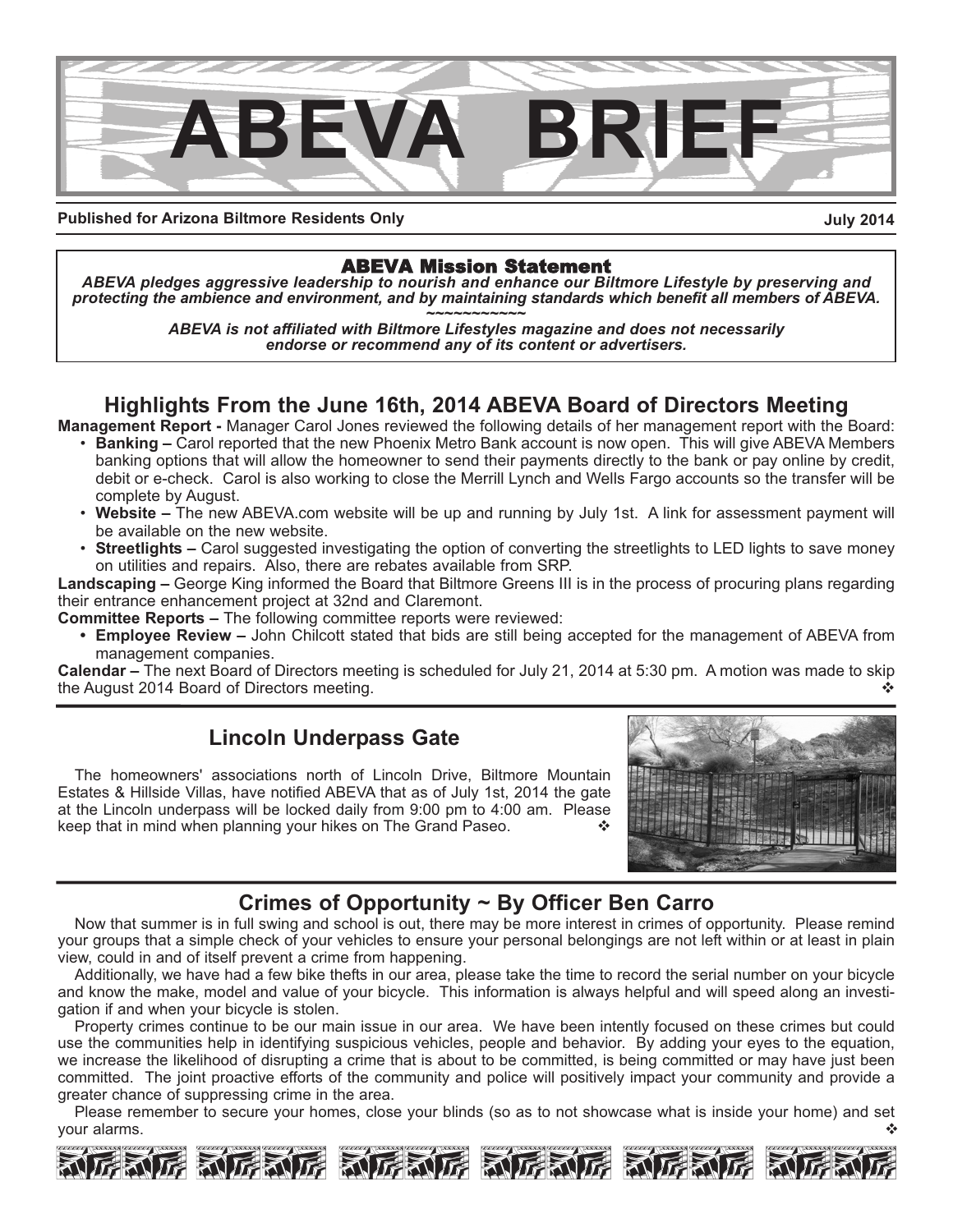







Would you like to network among Biltmore area professionals and businesspeople? The Biltmore Networking Group has been going strong since the summer of 2003. Check out this unique group of professionals, businesspeople and residents and get a feel for what makes the Biltmore area such a great community.

The Biltmore Networking Group organizes a monthly happy hour for professionals, businesspeople, residents and anyone who enjoys the Biltmore area to meet and network. Professionals from a wide variety of industries attend including finance, fine arts, government, hospitality, law, marketing, medicine, real estate, technology and many more. There is usually a group of about 60 to 80 people attending. With the demographics of the Biltmore community, you are sure to make the contacts you desire.

The upcoming happy hours are planned for July 3rd (No event), August 7th, and September 4th from 5:30 to 7:30 p.m. at the Omaha SteakHouse Garden Lounge inside the Embassy Suites Phoenix Biltmore, located at 2630 East Camelback Road in Phoenix. You may call them at 602- 955-3992. There is no need to RSVP, and there is never a charge to attend these events, so please feel free to stop by.

If you have any questions or would like to be added to the email list for monthly announcements, please contact Shahpar Shahpar at biltmorenetwork@gmail.com. Shahpar founded the Biltmore Networking Group in 2003.  $\bullet\bullet$ 

# **Biltmore Area Partnership**

There will be no July and August 2014 Biltmore Area Partnership luncheons.

The next luncheon will be on Tuesday, September 23rd and the speaker will be Steve Chucri, President and CEO of the Arizona Restaurant Association and Maricopa County Board Supervisor. Location TBD at a later date.

Hoping you and your family are having a good summer and see you in September.

Ed Rossi, Executive Director, Biltmore Area Partnership  $\clubsuit$ 

# **Biltmore Ladies Lunch Club**

The Biltmore Ladies Lunch Club (BLLC) will meet Friday, July 11th at 11:45 a.m. at Frank and Albert's with Jeni Allen as Coordinating Hostess. Please bring your own money, order off the menu and enjoy lunch with ladies who live or work in the Biltmore area. The dress is casual.

### **For advanced planning:**

- $\sim$  Friday, July 11th at 11:45 a.m. at Frank and Albert's with Jeni Allen, Coordinating Hostess
- ~ Friday, August 15th at 11:45 a.m. at Frank and Albert's with Jeni Allen, Coordinating Hostess
- $\sim$  Friday, September 5th at 11:45 a.m. at Frank and Albert's with La Rita Mason, Coordinating Hostess
- ~ Friday, October 17th at 11:45 a.m. at Frank and Albert's with Nancy McKay, Coordinating Hostess
- $\sim$  Friday, November 21th at 11:45 a.m. at Frank and Albert's with Nancy McKay, Coordinating Hostess.

Chico's will present a Holiday Fashion Show.

- ~ Thursday, December 11th at 11:45 a.m. at Frank and Albert's with Nancy McKay, Coordinating Hostess
- $\sim$  Friday, January 9th at 11:45 a.m. at Frank and Albert's with La Rita Mason, Coordinating Hostess

You will receive e-mail reminders of when the lunches are scheduled. If you have any questions, or to be added to the listserv to receive reminders about the BLLC, contact La Rita Mason at 602-667-0002 or lrmason@arn.net. It helps in planning if you can let La Rita know in advance if you know that you plan to come. However, if you don't know until the time of the event whether or not you can come, drop-ins are always welcome!  $\triangle$ 

# **Camelback East Village Planning Committee**

A developer presents the City Planning Department with plans. The plans are then given to the Camelback East Village Planning Committee for review and recommendations before they are passed on to the Planning Commission and then to the City Council.

The next meeting scheduled for Tuesday, July 8th, 2014 at 6:00 p.m.has been cancelled The meetings are open to the general public. For additional information or to confirm the meeting has not been cancelled or changed, please call Jacob Zonn, Camelback East Village Planner at 602-534- 5829 or visit http://phoenix.gov/citygovernment/meetings/publicmeetings/meetnotices/index.html. ◆ ◆

# SPECIAL OFFERS AND EVENTS

### **Arizona Biltmore Golf Club**

The historic Arizona Biltmore Golf Club wishes you a safe and happy Independence Day. Join us this July to take advantage of these hot summer deals:

#### **• Play More, Save More with a Summer Pass**

For \$129, you can play all five of the celebrated courses between the Arizona Biltmore Golf Clubs and The Wigwam, plus play a sixth round for FREE! Summer Passes are available for purchase and use through August 31st. Psst! Buy a set of irons at the Pro Shop and receive a free Summer Pass.

#### **• Couples Golf League on Wednesdays**

For just \$30 per couple, enjoy nine holes and a beverage with your other half every Wednesday at 4 p.m. Win weekly prizes, plus the chance to win an end of season "Champion Couple" prize if you play a minimum of five weeks. Couples Golf League is available now through August 27th. Purchase rounds in advance and receive four couples' rounds for \$100.

#### **• \$2 After 2 p.m. at the Adobe Restaurant** Swing by the Adobe after your round for the "\$2 After 2

p.m." happy hour special for a selection of \$2 snacks and beverages. Remember, ABEVA residents enjoy 10% off breakfast and lunch at the Adobe Restaurant this month.

For additional details about July promotions, memberships or to book a golf tee time, please visit www.azbiltmoregc.com or www.theadoberestaurant.com.  $\diamond$ 





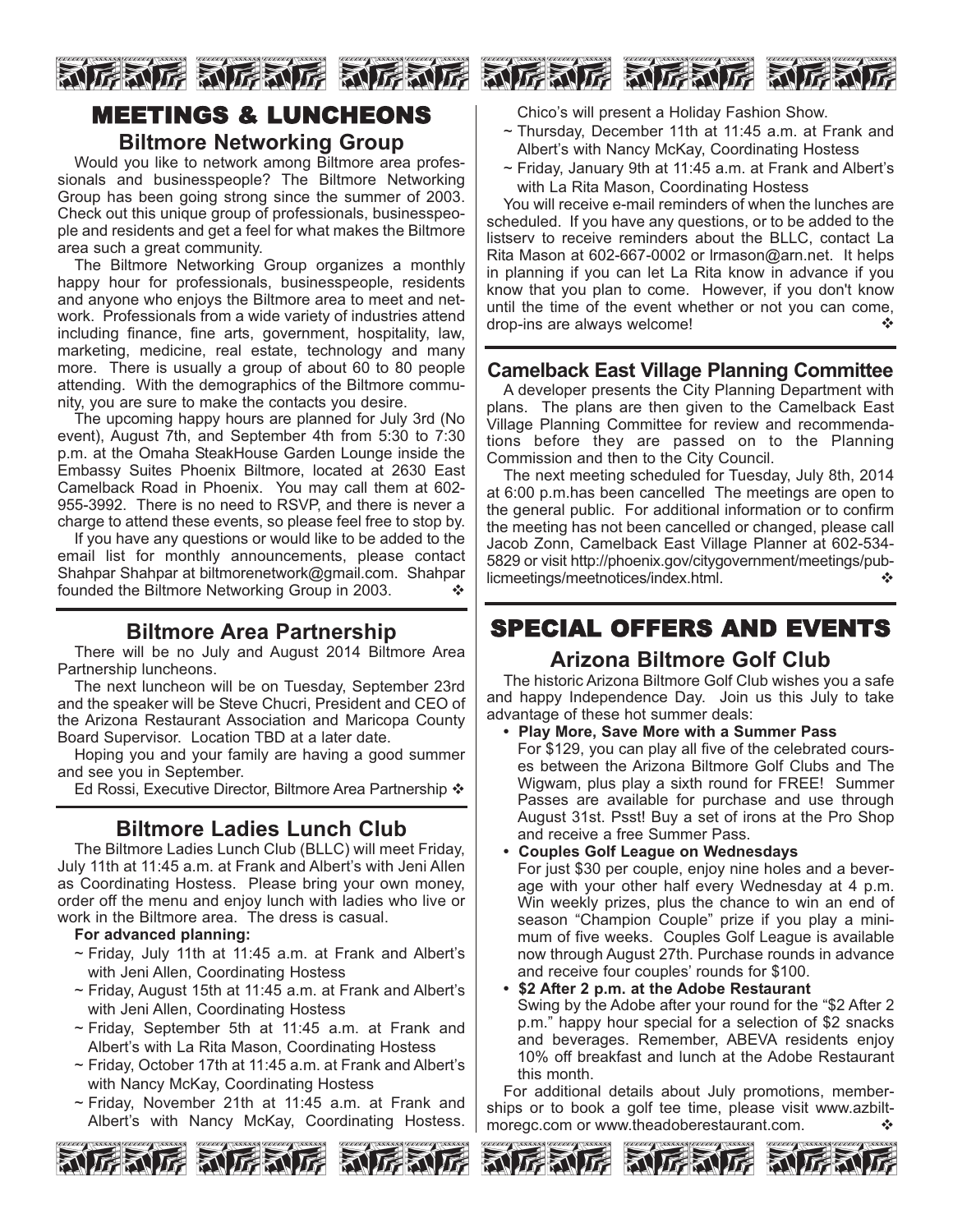

## **The Ritz-Carlton, Phoenix**

The Ritz-Carlton, Phoenix is delighted to partner with ABEVA residents and offer a 30% to 40% discount on their standard rack rates. For assistance with reservations or special requests, please contact Randy Ichiuji, Executive Reservations Supervisor, via email at randy.ichiuji@ritzcarlton.com or via phone at (602) 468-0110 and reference the "ABEVA" rate. They look forward to a successful partnership in 2014.

# **Arizona Biltmore Resort and Spa**

### **Forth of July Celebrations**

Celebrate the Fourth of July in style at the Arizona Biltmore, A Waldorf Astoria Resort featuring live entertainment, BBQs, fireworks and much more throughout the weekend.

### **Summer Activities and Rates**

Be sure not to miss the special selection of activities that will be offered all summer long. Everything from salsa-making demonstrations to nighttime Splash Cinema at the Paradise Pool, there is something that every guest can enjoy.

Room rates this summer through Labor Day, start at \$109. Best of Waldorf Astoria Summer Rates are from \$134 per night and include a \$50 resort credit per paid night that can be used for spa, retail and food and beverage. An All-Inclusive Summer Package, starting at just \$209 for two, is an incredible summer getaway deal that includes classic accommodations, breakfast, lunch and dinner, 30% off spa a la carte services, self parking and resort charge. For more information and reservations, call (800) 950-0086 or visit www.arizonabiltmore.com.

### **Biltmore Beer Dinners**

Adults can indulge in the Biltmore's monthly beer dinners which pair Arizona's finest microbrews with original culinary creations by Executive Chef Gordon Maybury. The dinners will be held through August on the second Monday of each month, in the private Sunroom of Frank & Albert's restaurant. For reservations and additional information, call 602-381-7632."



### **August 11th - Iron Fist Brewing Company Biltmore Resort Membership Information**

Several residents have inquired about the discounts available at the Biltmore Resort for members of ABEVA. The Biltmore Resort does extend discounts to ABEVA members. With a Biltmore membership card, you are entitled to receive a 15% discount at the Resort's restaurants and gift shops, as well as 15% off of spa services and guest rooms. Applications are available in the ABEVA office. Please contact us at either 602-955-1003 or cjones@abeva.com to receive a copy.

In addition to the Biltmore membership card, the Biltmore Resort also offers Spa Memberships, which will give you access to all of the resort amenities – including 8 sparkling pools, 6 tennis courts, a sport court, their state-of-the-art fitness center, etc. There is a one-time initiation fee, as well as monthly dues for this membership. If you are interested in more information, please contact Angela Battaglia, the Spa Operations/Sales Manager at the Resort at 602-955-6600  $x2984$  for more information.

# **Embassy Suites ~ Special ABEVA Rates**

July 1-August 31, 21012, \$89 + tax

- Rates are based on availability and will include the following:
- 
- All suite accommodations Full cooked-to-order breakfast<br>• Manager reception Complimentary parking • Complimentary parking
- No resort fees
- Let us take care of your family or friends! Please call us for reservations at 602- 778-9484 or email anna.krzywiec@hilton.com.









**James Bell, President George King, Vice President Mark Monserez, Secretary Judith Shafkind, Treasurer Michael Leeman, Director Michael Braden, Director John Chilcott, Director David Damron, Director Rebecca Heath, Director**

### **ABEVA Office Information**

**2525 East Arizona Biltmore Circle, Building D, Ste. 145 Phoenix, Arizona 85016 Hours Mon.-Fri. 8:30 am-5 pm 602-955-1003 phone 602-955-1144 fax Executive Director Carol Jones The** *ABEVA Brief* **Editor**

**Carol Jones cjones@abeva.com**

**Roving Patrol: 602-369-4776**

### **Police Dept. Non-Emergency: 602-262-6151**

### **Website Information**

Sign on to visit the website by going to www.abeva.com. If you do not yet have a login name and password, from the menu on the left choose e-forms, then choose login request, fill out the required information and click submit. We will send your pre-assigned login name and password back by email. You may read board minutes and the *ABEVA Brief* online. ◆